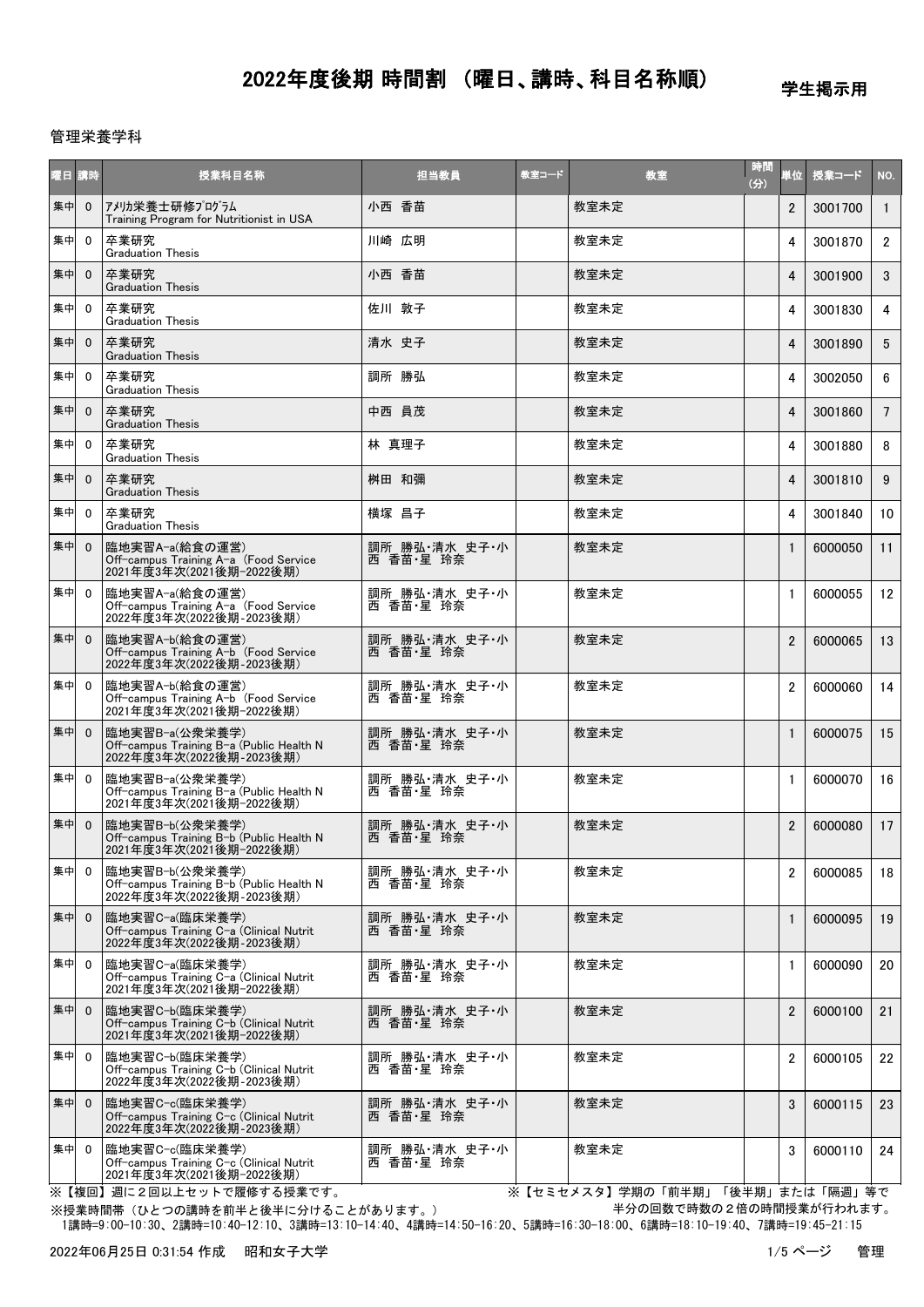学生掲示用

#### 管理栄養学科

| 曜日 講時 |                | 授業科目名称                                                                                                            | 担当教員                       | 教室コード                             | 教室                                                                             | 時間<br>(分) | 単位             | 授業コード   | NO.             |
|-------|----------------|-------------------------------------------------------------------------------------------------------------------|----------------------------|-----------------------------------|--------------------------------------------------------------------------------|-----------|----------------|---------|-----------------|
| 集中    | $\mathbf{0}$   | 臨地実習D(給食経営管理論)<br>Off-Campus Training D<br>2021年度3年次(2021後期-2022後期)                                               | 調所 勝弘・清水 史子・小<br>西 香苗·星 玲奈 |                                   | 教室未定                                                                           |           | 1              | 6000120 | 25              |
| 集中    | $\mathbf{0}$   | 臨地実習D(給食経営管理論)<br>Off-Campus Training D<br>2022年度3年次(2022後期-2023後期)                                               | 調所 勝弘・清水 史子・小<br>西 香苗・星 玲奈 |                                   | 教室未定                                                                           |           | $\mathbf{1}$   | 6000125 | 26              |
| 月     | $\overline{1}$ | 栄養教育実習事前事後の指導<br>Nutrition Education Practice: Guidance<br>omnibus2022年度3年次(2022後期-2023前期)                        | 佐川 敦子・不破 眞佐子               | B022S21                           | 2号館 2階 2S21                                                                    | 45        | $\mathbf{1}$   | 4100135 | 27              |
| 月     | $\overline{1}$ | 栄養教育論各論<br>Nutrition Education Part II<br>(2AB)                                                                   | 星 玲奈                       | B102S01                           | 10号館 2階 2S01                                                                   | 90        | $\overline{2}$ | 2221110 | 28              |
| 月     | $\overline{1}$ | 応用演習B(食べ物と健康)<br>Applied Seminar B (Food and Health)<br>omnibus                                                   | 桝田 和彌·伊藤 美香                | B022S25                           | 2号館 2階 2S25 中教室                                                                | 90        | $\overline{2}$ | 2221050 | 29              |
| 月     | -1             | 生化学<br><b>Fundamentals of Biochemistry</b><br>(1A)                                                                | 川崎 広明                      | B024S21                           | 2号館 4階 4S21                                                                    | 90        | $\overline{2}$ | 2274070 | 30              |
| 月     | $\overline{2}$ | 応用演習C(基礎栄養、応用栄養)<br>Applied Seminar C (Basic Dietetics, Applied<br>Dietetics)<br>omnibus                          | 横塚 昌子·渡辺 睦行·林<br>真理子       | B022S25                           | 2号館 2階 2S25 中教室                                                                | 90        | $\overline{2}$ | 2221060 | 31              |
| 月     | $\overline{2}$ | 応用演習C(生化学、基礎栄養、応用栄養)<br>Applied Seminar C (Biochemistry, Nutrition)<br>omnibus                                    | 横塚 昌子·渡辺 睦行·林<br>真理子       | B022S25                           | 2号館 2階 2S25 中教室                                                                | 90        | $\overline{2}$ | 2221060 | 32              |
| 月     | $\overline{2}$ | 公衆栄養学総論<br><b>Public Health Nutrition</b><br>(2AB)                                                                | 小西 香苗                      | B102S01                           | 10号館 2階 2S01                                                                   | 90        | $\overline{2}$ | 2220950 | 33              |
| 月     | $\overline{2}$ | 生化学<br>Fundamentals of Biochemistry<br>(1B)                                                                       | 川崎 広明                      | B024S21                           | 2号館 4階 4S21                                                                    | 90        | $\overline{2}$ | 2274080 | 34              |
| 月     | $\overline{2}$ | 食べ物と健康(総論)<br>Food Science and Human Health<br>(1A)                                                               | 竹山 恵美子                     | B024S22                           | 2号館 4階 4S22                                                                    | 90        | $\overline{2}$ | 2221260 | 35 <sub>5</sub> |
| 月     | 3              | 応用演習D(栄養教育、公衆栄養、給食経営管<br>理)<br>Applied Seminar D (Nutrition Education, Public<br>Nutrition)<br>omnibus            | 小西 香苗·佐川 敦子                | B022S25                           | 2号館 2階 2S25 中教室                                                                | 90        | $\overline{2}$ | 2221070 | 36              |
| 月     | 3              | 応用演習D(給食、社会環境、公衆栄養)<br>Applied Seminar D (Food-Service,<br>SocialEnvironment, Public Health Nutrition)<br>omnibus | 小西 香苗·佐川 敦子                |                                   | B022S25 2号館 2階 2S25 中教室                                                        | 90        | $\overline{2}$ | 2221070 | 37              |
| 月     | 3              | 解剖生理学実験B(人体の生理と分子医学)<br>Practice for Anatomy and Physiology<br>omnibus(2A)                                        | 林 真理子·三上 義礼                | B024L05 ·<br>B024L06 ·<br>B024L04 | 2号館 4階 4L05(生理学実験<br>室) 2号館 4階 4L06 2号館 4<br>階 4L04 (栄養教育実習室)                  | 270       | 2              | 2626740 | 38              |
| 月     | 3              | 人体の構造と機能B(解剖学)<br>Anatomy and Physiology B<br>(1AB)                                                               | 中西 員茂                      | B102S01                           | 10号館 2階 2S01                                                                   | 90        | $\overline{2}$ | 2220910 | 39              |
| 月     | 3              | 生化学実験<br><b>Biochemical Experiments</b><br>(2B)                                                                   | 川崎 広明                      | B021L04 ·<br>B023S21              | 2号館 1階 1L04(第2理化学実<br>験室) • 2号館 3階 3S21                                        | 270       | $\overline{2}$ | 2626720 | 40              |
| 月     | 3              | 臨床療法調理学実習<br>Clinical Therapeutic Cookery Training<br>(3AB)                                                       | 調所 勝弘                      | B010L24 ·<br>B010L23-<br>B010L25  | 1号館 B1階 0L24(第1調理実習<br>室) - 1号館 B1階 0L23(試食<br>室) · 1号館 B1階 0L25 (第1調理<br>準備室) | 180       |                | 2426710 | 41              |
| 月     | 4              | 人体の構造と機能C(生理学)<br>Anatomy and Physiology C<br>(1AB)                                                               | 中西 員茂                      | B102S01                           | 10号館 2階 2S01                                                                   | 90        | $\overline{2}$ | 2274060 | 42              |
| 火     | $\overline{1}$ | 臨床医学各論(病理と遺伝子、遺伝子治療含む)<br>Medical Science (Gene)<br>(2AB)                                                         | 中西 員茂                      | B014S32                           | 1号館 4階 4S32(合同講義室)                                                             | 90        | $\overline{2}$ | 2221180 | 43              |

※授業時間帯(ひとつの講時を前半と後半に分けることがあります。)

※【複回】週に2回以上セットで履修する授業です。 ※【セミセメスタ】学期の「前半期」「後半期」または「隔週」等で 半分の回数で時数の2倍の時間授業が行われます。

1講時=9:00-10:30、2講時=10:40-12:10、3講時=13:10-14:40、4講時=14:50-16:20、5講時=16:30-18:00、6講時=18:10-19:40、7講時=19:45-21:15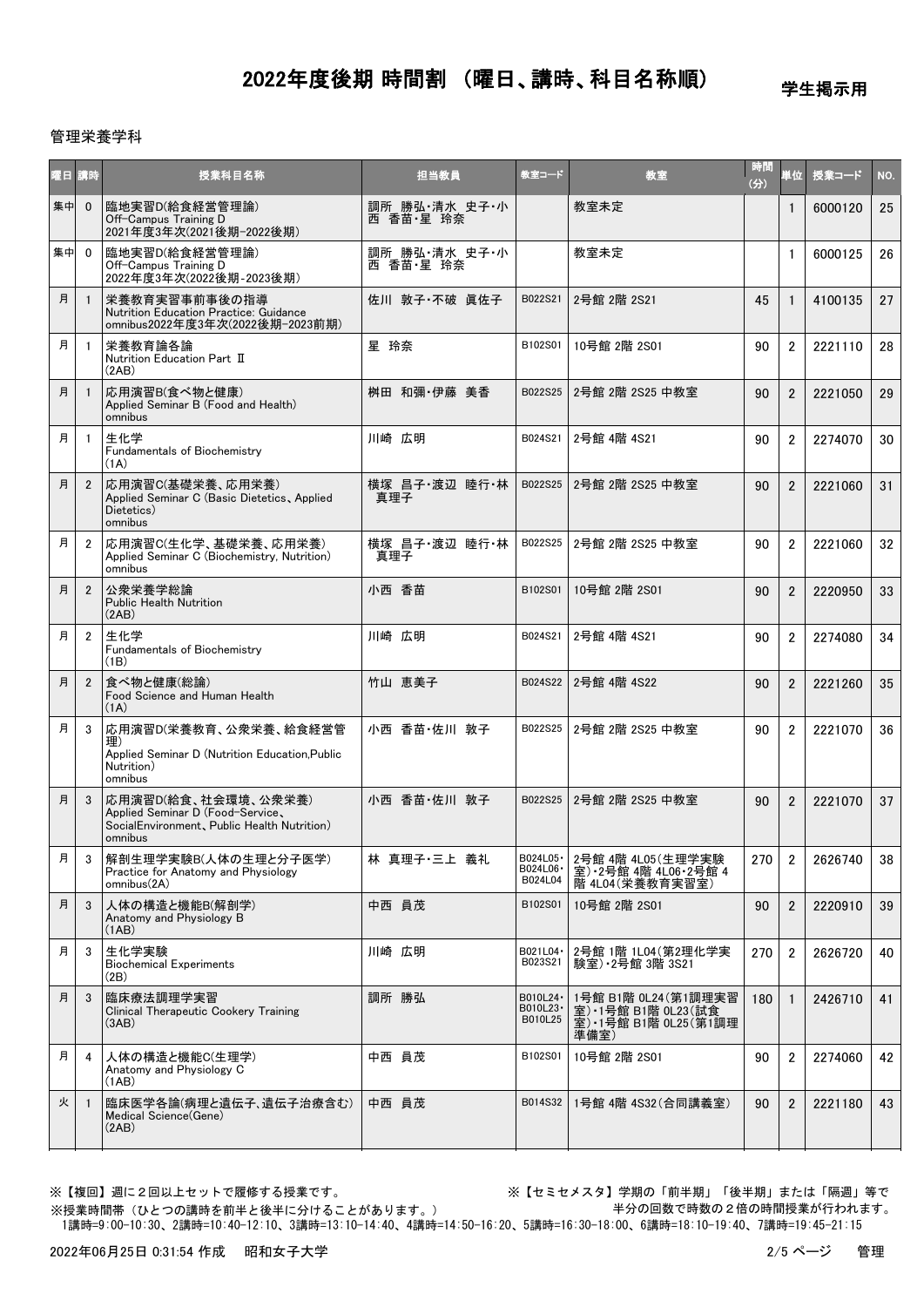学生掲示用

#### 管理栄養学科

| 曜日 講時 |                | 授業科目名称                                                                                               | 担当教員                       | 教室コード                                          | 教室                                                                                          | 時間<br>(分) | 単位             | 授業コード   | NO. |
|-------|----------------|------------------------------------------------------------------------------------------------------|----------------------------|------------------------------------------------|---------------------------------------------------------------------------------------------|-----------|----------------|---------|-----|
| 火     | $\overline{2}$ | 応用演習E(人体の構造、臨床栄養、社会環境)<br>Applied Seminar E (Structure of the Huma<br>omnibus                        | 川崎 広明・中西 員茂・星<br>玲奈        | B022S25                                        | 2号館 2階 2S25 中教室                                                                             | 90        | $\overline{2}$ | 2221080 | 44  |
| 火     | $\overline{2}$ | 応用演習E(生化学、人体、栄養教育)<br>Applied Seminar E (Biochemical, Human Body,<br>Nutrition Education)<br>omnibus | 川崎 広明・中西 員茂・星<br>玲奈        | B022S25                                        | 2号館 2階 2S25 中教室                                                                             | 90        | $\overline{2}$ | 2221080 | 45  |
| 火     | $\overline{2}$ | 調理科学<br>Cookery Science<br>(1A)                                                                      | 佐川 敦子                      | B022S21                                        | 2号館 2階 2S21                                                                                 | 90        | $\overline{2}$ | 2274390 | 46  |
| 火     | $\overline{2}$ | 微生物学<br>Fundamental Microbiology<br>(1B)                                                             | 桝田 和彌                      | B033S06                                        | 3号館 3階 3S06                                                                                 | 90        | $\overline{2}$ | 2221000 | 47  |
| 火     | $\overline{2}$ | 臨床栄養学総論<br>Clinical Nutrition (Fundamental)<br>(2AB)                                                 | 清水 史子                      | B014S32                                        | 1号館 4階 4S32 (合同講義室)                                                                         | 90        | $\overline{2}$ | 2221210 | 48  |
| 火     | 3              | 応用演習F(総復習)<br>Applied Seminar F (General Review)<br>omnibus                                          | 清水 史子·調所 勝弘                | B022S25                                        | 2号館 2階 2S25 中教室                                                                             | 90        | $\overline{2}$ | 2221090 | 49  |
| 火     | 3              | 応用演習F(臨床栄養総論·各論)<br>Applied Seminar F (Detailed Clinical Nutrition)<br>omnibus                       | 清水 史子·調所 勝弘                | B022S25                                        | 2号館 2階 2S25 中教室                                                                             | 90        | $\overline{2}$ | 2221090 | 50  |
| 火     | 3              | 基礎栄養学実習<br><b>Practice for Nutrition</b><br>(2A)*前半                                                  | 林 真理子                      | B024L05 ·<br>B024L06 ·<br>B024L04 ·<br>B024L07 | 2号館 4階 4L05 (生理学実験<br>室) 2号館 4階 4L06 2号館 4<br>階 4L04 (栄養教育実習室) 2<br>号館 4階 4L07(臨床栄養実習<br>室) | 135       | $\mathbf{1}$   | 2325940 | 51  |
| 火     | 3              | 基礎調理学及び実習Ⅱ<br>Practice for Fundamental Cookery II<br>(1B)                                            | 橋本 夕紀恵                     | B010L24 ·<br>B010L23-<br>B010L25               | 1号館 B1階 0L24 (第1調理実習<br>室) 1号館 B1階 0L23(試食<br>室) 1号館 B1階 0L25(第1調理<br>準備室)                  | 180       | $\overline{2}$ | 2426520 | 52  |
| 火     | 3              | 給食基礎実習 II<br>Practice in Cookery Science II<br>(1B)                                                  | 橋本 夕紀恵                     | B010L24 ·<br>B010L23-<br>B010L25               | 1号館 B1階 0L24 (第1調理実習<br>室)·1号館 B1階 0L23(試食<br>室) 1号館 B1階 0L25 (第1調理<br>準備室)                 | 180       | $\overline{2}$ | 2426520 | 53  |
| 火     | 3              | 食品学実験<br><b>Experimental Food Science</b><br>(1A)                                                    | 伊藤 美香                      | B021L04                                        | 2号館 1階 1L04 (第2理化学実<br>験室)                                                                  | 270       | $\overline{2}$ | 2626900 | 54  |
| 火     | 3              | 微生物学実験<br>Experiments of Fundamental Microbiology<br>(2B)                                            | 桝田 和彌                      | B022L09 ·<br>B021L06                           | 2号館 2階 2L09 (微生物学実験<br>室) · 2号館 1階 1L06 (衛生学実<br>験室)                                        | 270       | $\overline{2}$ | 2626690 | 55  |
| 火     | 4              | 応用栄養学実習<br>Practice of Nutrition for Life stage<br>(2A)*後半                                           | 横塚 昌子                      | B010L21 ·<br>B010L22 ·<br>B010L23 ·<br>B022S22 | 1号館 B1階 0L21 (第2調理実習<br>室) · 1号館 B1階 0L22 (第2調理<br>準備室)•1号館 B1階 0L23(試<br>食室) • 2号館 2階 2S22 | 135       | $\mathbf{1}$   | 2325960 | 56  |
| 水     | -1             | 社会環境と福祉<br>Social Environment and Welfare<br>(1B)                                                    | 白山 芳久                      | B091S02                                        | 9号館 1階 1S02                                                                                 | 90        | $\overline{2}$ | 2221140 | 57  |
| 水     | $\overline{2}$ | 栄養アセスメントとマネージメント演習<br>Nutritional Assessment and Management<br>omnibus2021年度3年次(2021前期-2022後期)       | 中西 員茂·調所 勝弘                | B086L01                                        | 8号館 6階 6L01 (オーロラホー<br>ル)                                                                   | 90        | $\mathbf{1}$   | 7200140 | 58  |
| 水     | $\overline{2}$ | 栄養アセスメントとマネージメント演習<br>Nutritional Assessment and Management<br>omnibus2022年度3年次(2022前期-2023後期)       | 中西 員茂·調所 勝弘                | B086L01                                        | 8号館 6階 6L01(オーロラホー<br>ル)                                                                    | 90        | $\mathbf{1}$   | 7200145 | 59  |
| 水     | $\overline{2}$ | 社会環境と福祉<br>Social Environment and Welfare<br>(1A)                                                    | 白山 芳久                      | B091S02                                        | 9号館 1階 1S02                                                                                 | 90        | $\overline{2}$ | 2221130 | 60  |
| 水     | $\overline{2}$ | 統計·情報処理演習<br>Practical Statistics for Health Science<br>(栄養教諭必修·専門)1B                                | 日髙 一郎                      | B086L33 ·<br>B086L32                           | 8号館 6階 6L33(PC教室C)・8<br>号館 6階 6L32(PC教室D)                                                   | 180       | $\overline{2}$ | 2426530 | 61  |
| 水     | 3              | 臨地実習事前事後集中講義(総合演習A)<br>Concentrated Lecture (For or After Off-c<br>omnibus2022年度2年次(2022後期-2023前期)   | 調所 勝弘・清水 史子・小<br>西 香苗·星 玲奈 | B022S25-<br>B086L01 ·<br>B024L04               | 2号館 2階 2S25 中教室・8号館<br>6階 6L01 (オーロラホール) · 2号<br>館 4階 4L04(栄養教育実習室)                         | 90        | -1             | 4200035 | 62  |

※【複回】週に2回以上セットで履修する授業です。 ※【セミセメスタ】学期の「前半期」「後半期」または「隔週」等で 半分の回数で時数の2倍の時間授業が行われます。

 1講時=9:00-10:30、2講時=10:40-12:10、3講時=13:10-14:40、4講時=14:50-16:20、5講時=16:30-18:00、6講時=18:10-19:40、7講時=19:45-21:15 ※授業時間帯(ひとつの講時を前半と後半に分けることがあります。)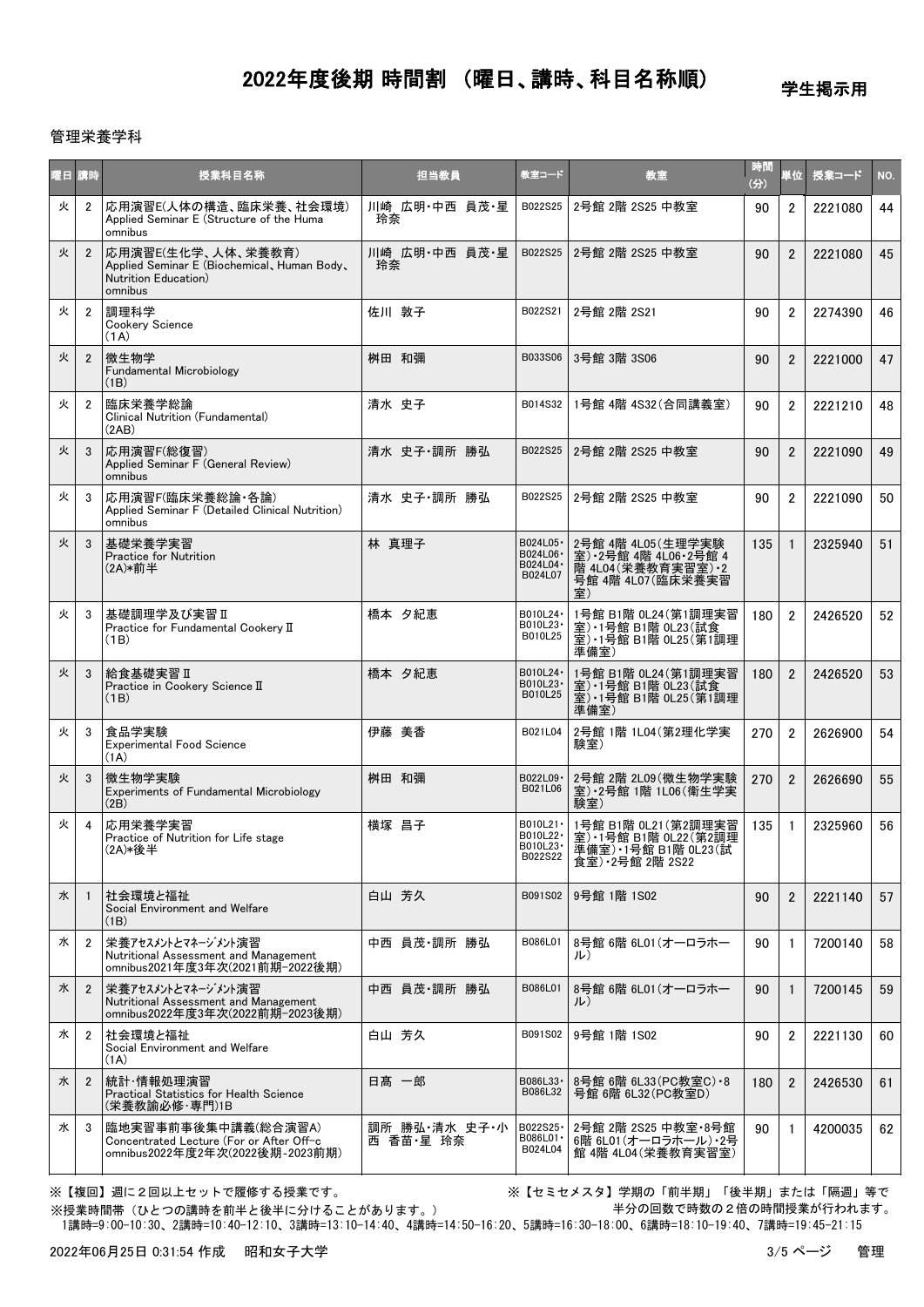学生掲示用

### 管理栄養学科

| 曜日 講時 |                       | 授業科目名称                                                                                                                               | 担当教員                                                                                                                                                        | 教室コード                                          | 教室                                                                                            | 時間<br>(分) | 単位             | 授業コード   | NO. |
|-------|-----------------------|--------------------------------------------------------------------------------------------------------------------------------------|-------------------------------------------------------------------------------------------------------------------------------------------------------------|------------------------------------------------|-----------------------------------------------------------------------------------------------|-----------|----------------|---------|-----|
| 水     | 3                     | 臨地実習事前事後集中講義(総合演習B)<br>Pre- and Post-Onsite Training IntensiveCourse<br>(Comprehensive Seminar B)<br>omnibus2022年度3年次(2022後期-2023前期) | 調所 勝弘・清水 史子・小<br>西 香苗·星 玲奈                                                                                                                                  | B086L01 ·<br>B022S25-<br>B024L04               | 8号館 6階 6L01 (オーロラホー<br>ル)·2号館 2階 2S25 中教室·2<br>号館 4階 4L04 (栄養教育実習<br>室)                       | 90        |                | 4200045 | 63  |
| 水     | 4                     | 輝け健康美プロジェクトA<br>Practical Exercise of Health-Beauty A<br>(管理・健康・安全)                                                                  | 調所 勝弘・秋山 久美子・<br>白川 哉子 曽田 功 小川<br>睦美·横塚 昌子·池田<br>尚子 高尾 哲也 不破 眞<br>佐子 渡辺 睦行 清水 史<br>子·山中 健太郎·佐川 敦<br>子 横谷 馨倫 小西 香<br>苗 中西 員茂 青不 美<br>保 圷 信子 村松 朱喜<br>桝田 和彌   | B022S21 ·<br>B022S25<br>B091S01-<br>B090L05    | 2号館 2階 2S21·2号館 2階<br>2S25 中教室·9号館 1階 1S01·<br>9号館 B1階 0L05(アリーナ)                             | 90        | $\mathbf{1}$   | 2222320 | 64  |
| 水     | 4                     | 輝け健康美プロジェクトC<br>Practical Exercise of Health-Beauty C<br>(管理・健康・安全)                                                                  | 調所 勝弘 秋山 久美子・<br>『山田 哉子 曽田 功・小川<br>陸美 横塚 昌子 池田<br>尚子 高尾 哲也 不破 眞<br>佐子·渡辺 睦行·清水 史<br>子·山中 健太郎·佐川 敦<br>子·横谷 馨倫·小西 香<br>苗·中西 員茂·青木 美<br>保·圷 信子·村松 朱喜·<br>桝田 和彌 | B022S21 ·<br>B022S25-<br>B091S01 ·<br>B090L05  | 2号館 2階 2S21·2号館 2階<br>2S25 中教室 9号館 1階 1S01 ·<br>9号館 B1階 0L05 (アリーナ)                           | 90        | $\mathbf{1}$   | 2227640 | 65  |
| 木     | -1                    | 応用演習Ⅱ<br>Lecture for National Examination II<br>omnibus                                                                              | 中西 員茂 横塚 昌子 清<br>水 史子 佐川 敦子 小西<br>香苗・桝田 和彌・星 玲<br>奈·川崎 広明·林 真理子                                                                                             | B022S25 ·<br>B022S21                           | 2号館 2階 2S25 中教室·2号館<br>2階 2S21                                                                | 180       | $\mathbf{1}$   | 2426880 | 66  |
| 木     |                       | 調理科学<br><b>Cookery Science</b><br>(2AB)                                                                                              | 佐川 敦子                                                                                                                                                       | B102S01                                        | 10号館 2階 2S01                                                                                  | 90        | $\overline{2}$ | 2221230 | 67  |
| 木     | $\overline{2}$        | 応用栄養学B(学童期~高齢期)<br>Advanced Nutrition for Life stage (Schoolchild-<br>Aged period) C<br>(2AB)                                        | 星 玲奈                                                                                                                                                        | B014S32                                        | 1号館 4階 4S32(合同講義室)                                                                            | 90        | $\overline{2}$ | 2221030 | 68  |
| 木     | $\mathbf{2}^{\prime}$ | 応用演習A(基礎知識の確認)<br>Applied Seminar A<br>omnibus                                                                                       | 中西 員茂・桝田 和彌・川<br>崎 広明・林 真理子                                                                                                                                 | B065S43                                        | 6号館 5階 5S43                                                                                   | 90        | $\overline{2}$ | 2221040 | 69  |
| 木     | $\mathbf{2}^{\circ}$  | 調理科学<br>Cookery Science<br>(1B)                                                                                                      | 佐川 敦子                                                                                                                                                       | B102S02                                        | 10号館 2階 2S02                                                                                  | 90        | $\overline{2}$ | 2221220 | 70  |
| 木     | 3                     | 基礎栄養学実習<br><b>Practice for Nutrition</b><br>(2B)*前半                                                                                  | 林 真理子                                                                                                                                                       | B024L05 ·<br>B024L06 ·<br>B024L04 ·<br>B024L07 | 2号館 4階 4L05 (生理学実験<br>室) 2号館 4階 4L06 2号館 4<br>階 4L04 (栄養教育実習室) 2<br>号館 4階 4L07 (臨床栄養実習<br>室)  | 135       | $\mathbf{1}$   | 2325930 | 71  |
| 木     | 3                     | 基礎調理学及び実習Ⅱ<br>Practice for Fundamental Cookery II<br>(1A)                                                                            | 橋本 夕紀恵                                                                                                                                                      | B010L24 ·<br>B010L23 ·<br>B010L25              | 1号館 B1階 0L24(第1調理実習<br>室) 1号館 B1階 0L23(試食<br>室) 1号館 B1階 0L25 (第1調理<br>準備室)                    | 180       | 2              | 2426510 | 72  |
| 木     | 3                     | 給食基礎実習Ⅱ<br>Practice in Cookery Science II<br>(1A)                                                                                    | 橋本 夕紀恵                                                                                                                                                      | B010L24 ·<br>B010L23-<br>B010L25               | 1号館 B1階 0L24 (第1調理実習<br>室) 1号館 B1階 0L23 試食<br>室) · 1号館 B1階 0L25 (第1調理<br>準備室)                 | 180       | $\overline{2}$ | 2426510 | 73  |
| 木     | 3                     | 生化学実験<br><b>Biochemical Experiments</b><br>(2A)                                                                                      | 川崎 広明                                                                                                                                                       | B021L04 ·<br>B022S21 ·<br>B022S25·<br>B023S21  | 2号館 1階 1L04 (第2理化学実<br>験室) 2号館 2階 2S21 2号館<br>2階 2S25 中教室 2号館 3階<br>3S21                      | 270       | $\overline{2}$ | 2626710 | 74  |
| 木     | $\overline{4}$        | 応用栄養学実習<br>Practice of Nutrition for Life stage<br>(2B)*後半                                                                           | 横塚 昌子                                                                                                                                                       | B010L21 ·<br>B010L22 ·<br>B010L23-<br>B022S22  | 1号館 B1階 0L21(第2調理実習<br>室) · 1号館 B1階 0L22 (第2調理<br>準備室) · 1号館 B1階 0L23 (試<br>食室) · 2号館 2階 2S22 | 135       | 1              | 2325950 | 75  |
| 金     | -1                    | 給食管理論<br>Food Service Administration<br>(2A)                                                                                         | 佐川 敦子                                                                                                                                                       | B022S21                                        | 2号館 2階 2S21                                                                                   | 90        | $\overline{2}$ | 2221150 | 76  |

※授業時間帯(ひとつの講時を前半と後半に分けることがあります。)

※【複回】週に2回以上セットで履修する授業です。 ※【セミセメスタ】学期の「前半期」「後半期」または「隔週」等で 半分の回数で時数の2倍の時間授業が行われます。

1講時=9:00-10:30、2講時=10:40-12:10、3講時=13:10-14:40、4講時=14:50-16:20、5講時=16:30-18:00、6講時=18:10-19:40、7講時=19:45-21:15